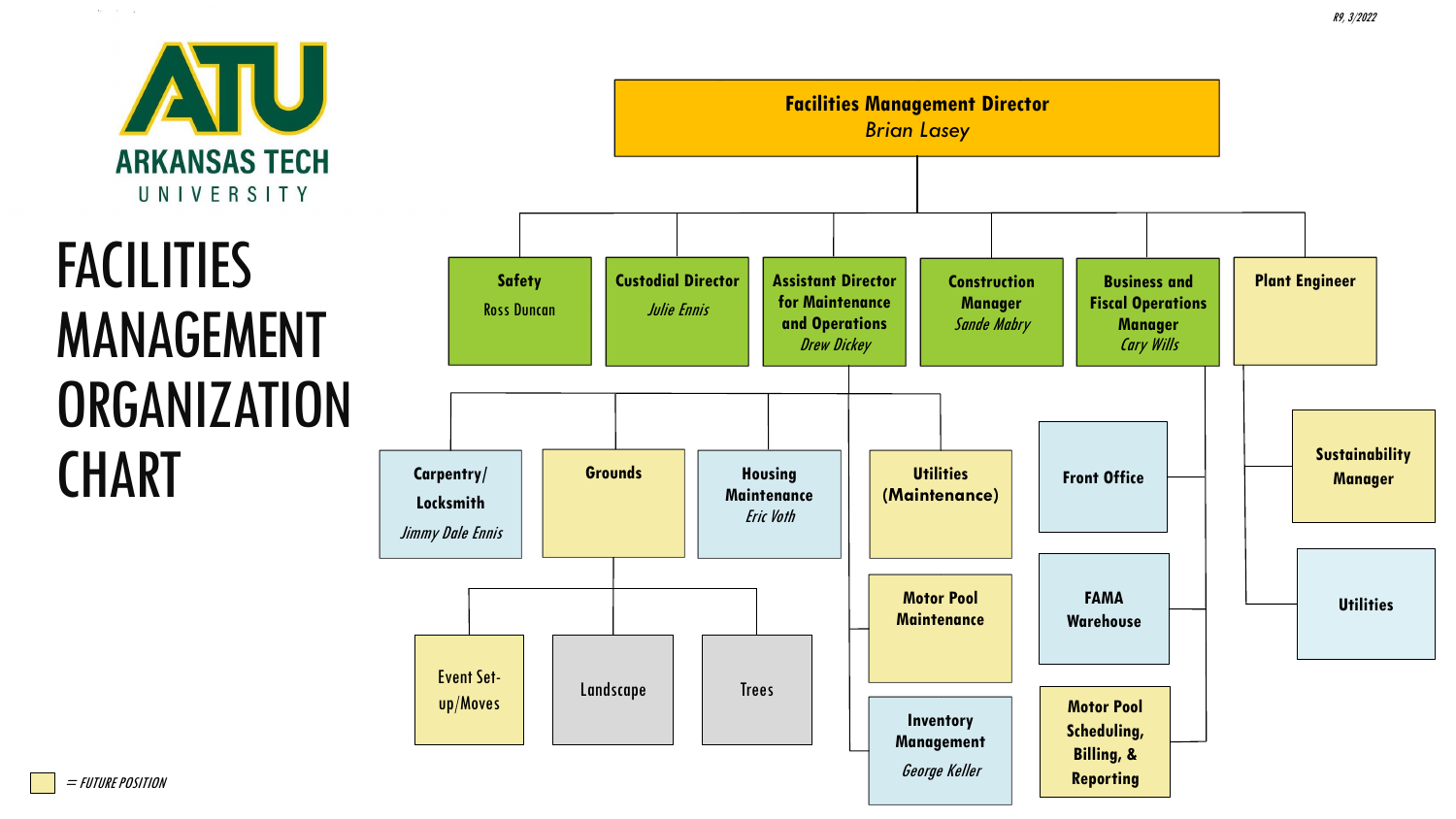

**CARPENTERS** 

**ORGANIZATION** 



#### = FUTURE POSITION

**CHART** 

 $\alpha = -\alpha = -\alpha$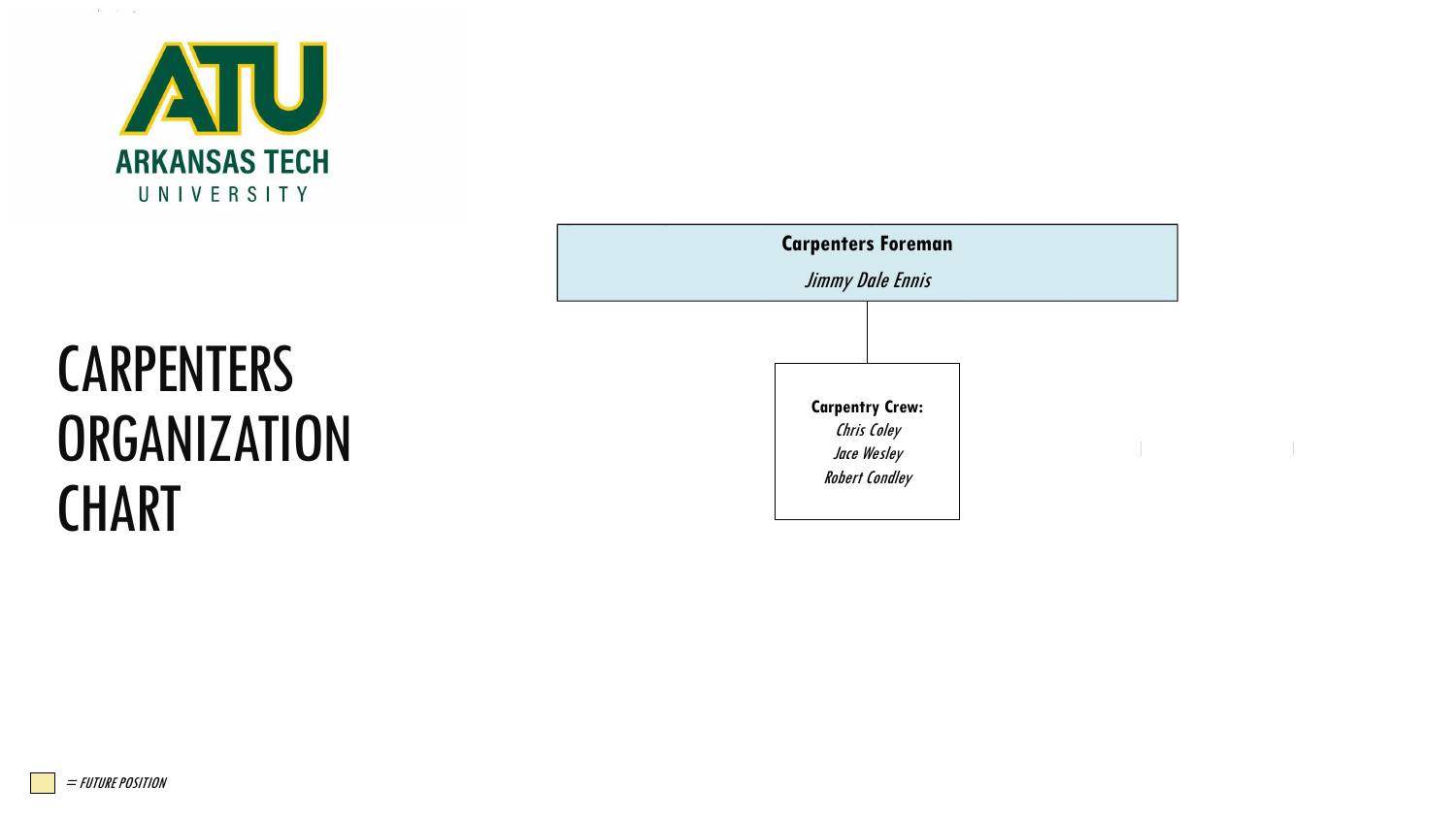

 $\Omega_{\rm C}=-3\%$  . <br> In

| <b>Electricians Foreman</b> |                                                                            |  |  |
|-----------------------------|----------------------------------------------------------------------------|--|--|
|                             | <b>Electrician Crew:</b><br>David Legget<br><b>David Darr</b><br>Dan Jones |  |  |

# **ELECTRICIANS ORGANIZATION CHART**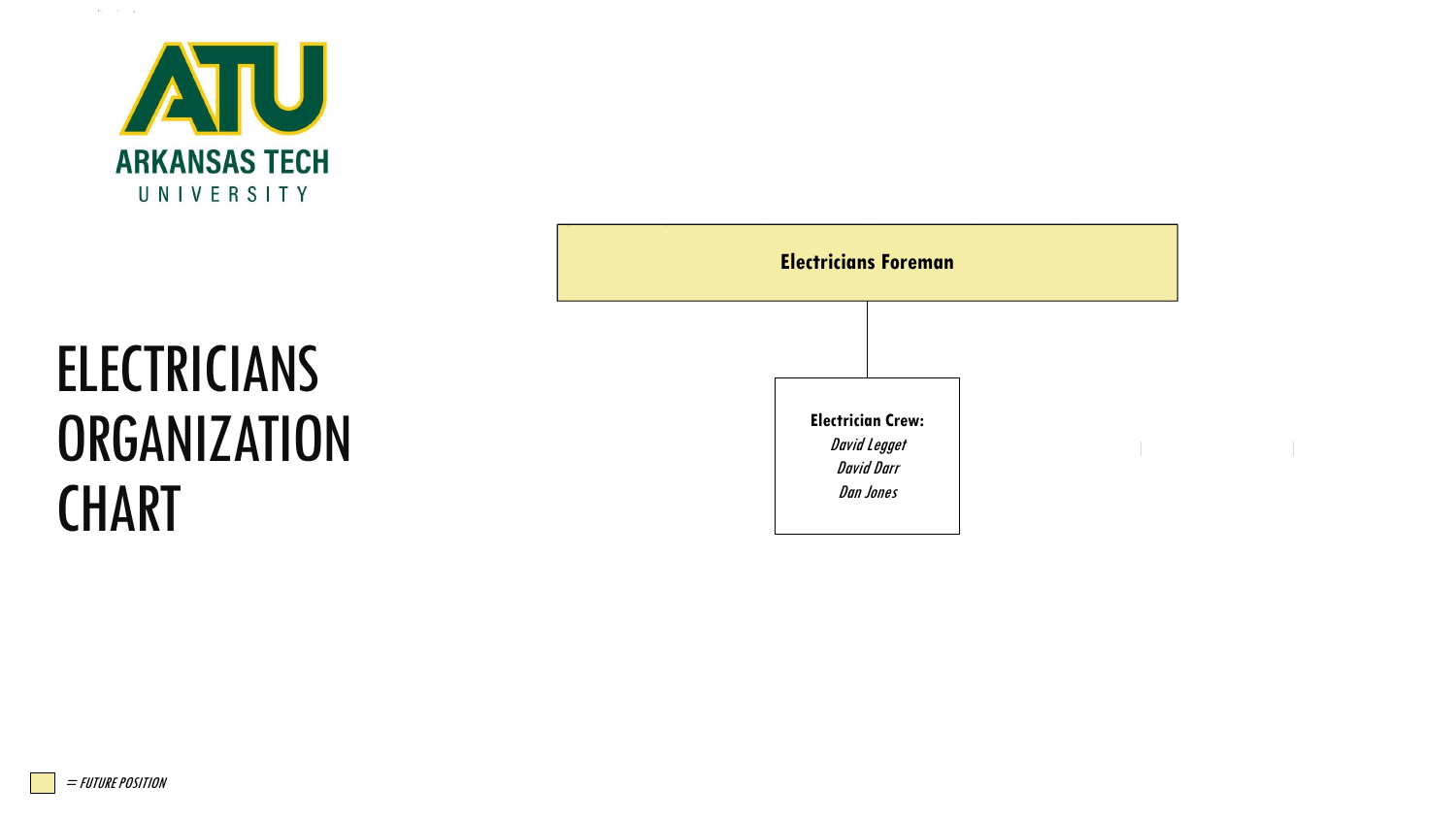

# PLUMBERS/BOILER MAKERS **ORGANIZATION CHART**

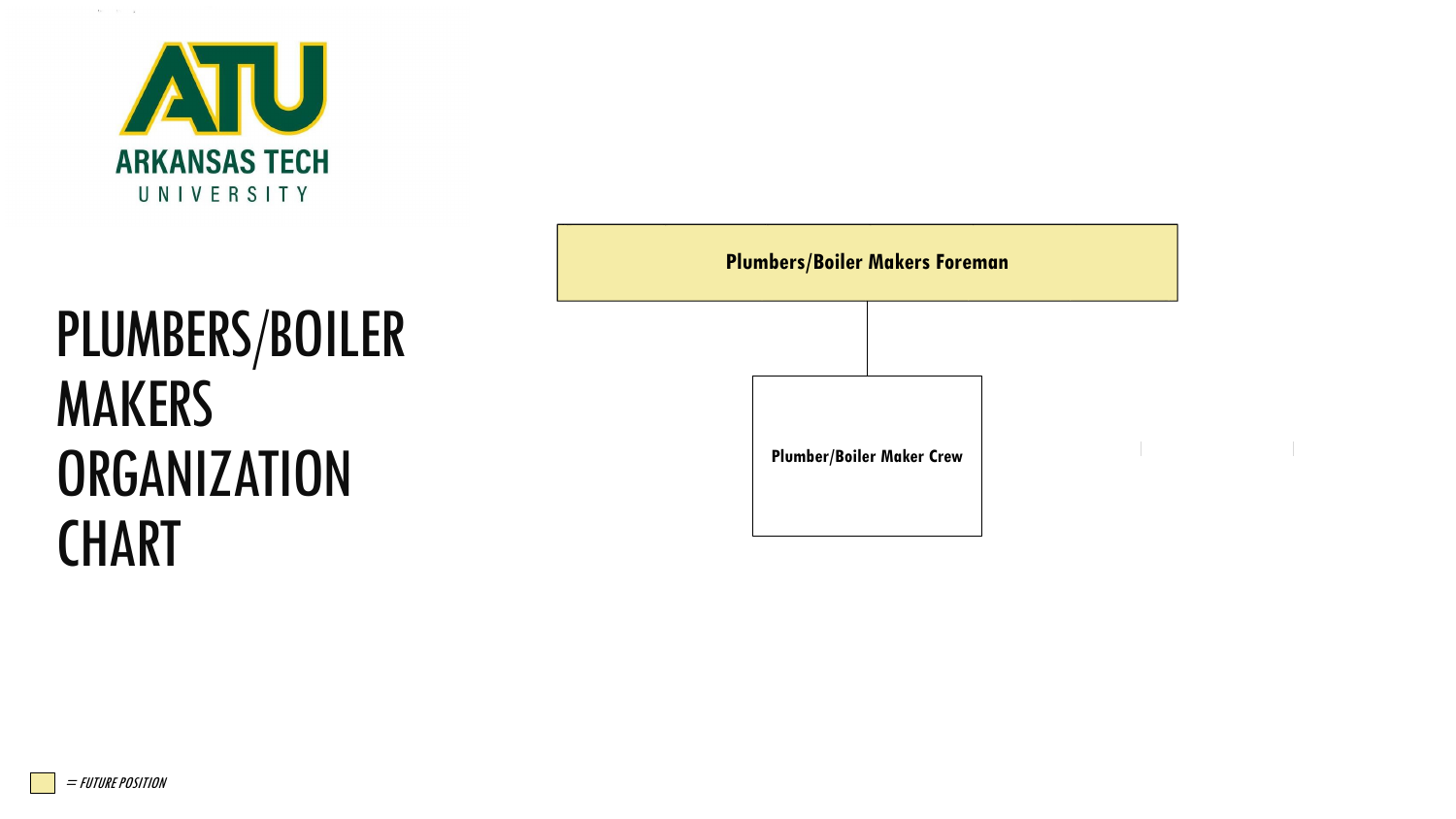

 $\alpha_1,\ldots,\alpha_n\in\mathbb{R}$ 



#### HVAC **ORGANIZATION CHART**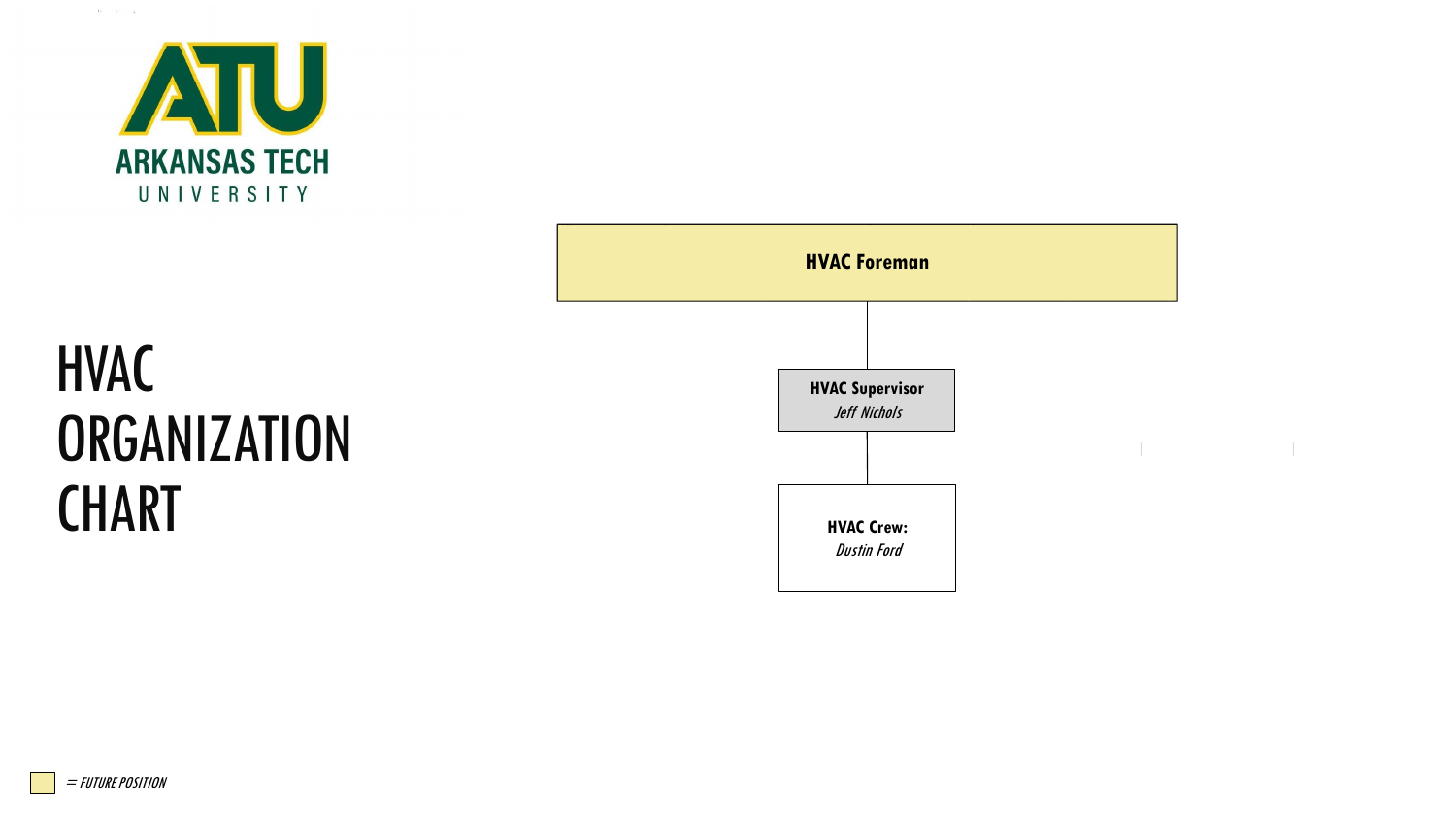

# CUSTODIAL **ORGANIZATION CHART**

|                                                                                                                                                                                                                                                |                                                                                                                                                                                                                                                           | <b>Custodial Director</b><br>Julie Ennis                       |                                                                                                                                                        |                                                                   |
|------------------------------------------------------------------------------------------------------------------------------------------------------------------------------------------------------------------------------------------------|-----------------------------------------------------------------------------------------------------------------------------------------------------------------------------------------------------------------------------------------------------------|----------------------------------------------------------------|--------------------------------------------------------------------------------------------------------------------------------------------------------|-------------------------------------------------------------------|
|                                                                                                                                                                                                                                                | <b>Academic Buildings</b><br>Supervisor<br><b>Dorothy Daniel</b>                                                                                                                                                                                          | <b>Coordinator of</b><br>Housekeeping<br><b>Belinda Martin</b> |                                                                                                                                                        | <b>Residence Life Building</b><br>Supervisor<br><b>Stacey Cox</b> |
|                                                                                                                                                                                                                                                | <b>Academic Buildings</b>                                                                                                                                                                                                                                 |                                                                | <b>Residence Life Buildings</b>                                                                                                                        |                                                                   |
| <b>Christian Brown</b><br><b>Cynthia Condley</b><br><b>Daniel Corry</b><br>Michelle Floyd<br><b>Cindy Ford</b><br><b>Mozell Ford</b><br><b>Tiffany Ford</b><br>Jeana Freeman<br><b>Marc Hall</b><br><b>Lisa Simmons</b><br><b>Roger Trusty</b> | <b>Patsy Housley</b><br><b>Ashley Hull</b><br>Paula Hull<br><b>Randy Leggett</b><br>Lori Metz<br><b>Thomas Metz</b><br>Lisa Nufer<br>Joseph Powell<br><b>Genevieve Riley</b><br><b>Julianne Tomczak</b><br><b>Randall Wester</b><br><b>Rafael Andrade</b> |                                                                | <b>Kelli Bates</b><br>Amanda Handley<br><b>Randyn Harrison</b><br><b>Connie Minick</b><br>Linda Moore<br><b>Shellie Price</b><br><b>Charlotte Rich</b> | <b>Billie Williams</b><br>Jolene Geeo<br><b>Peggy Shoop</b>       |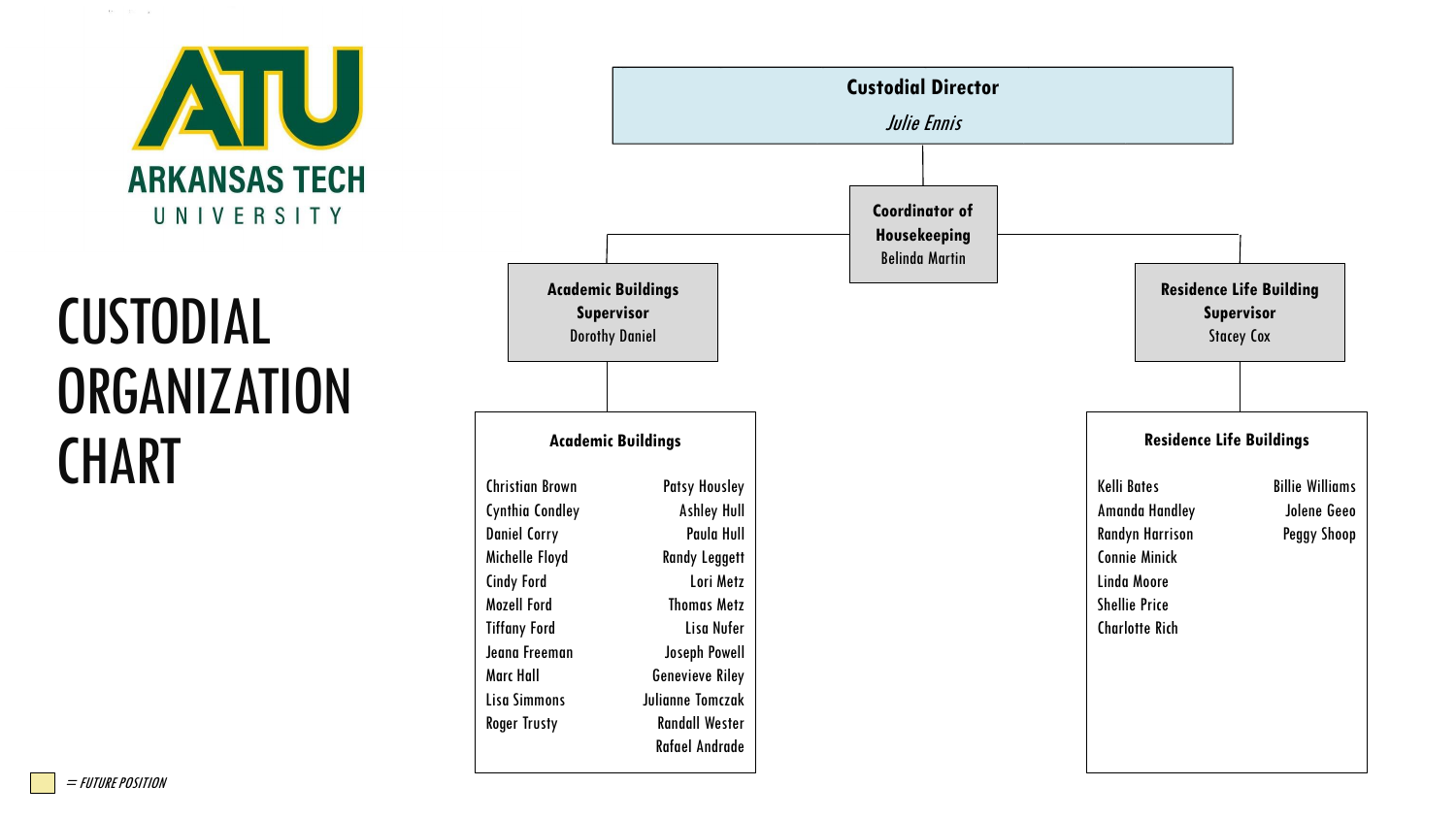

# **GROUNDS ORGANIZATION CHART**

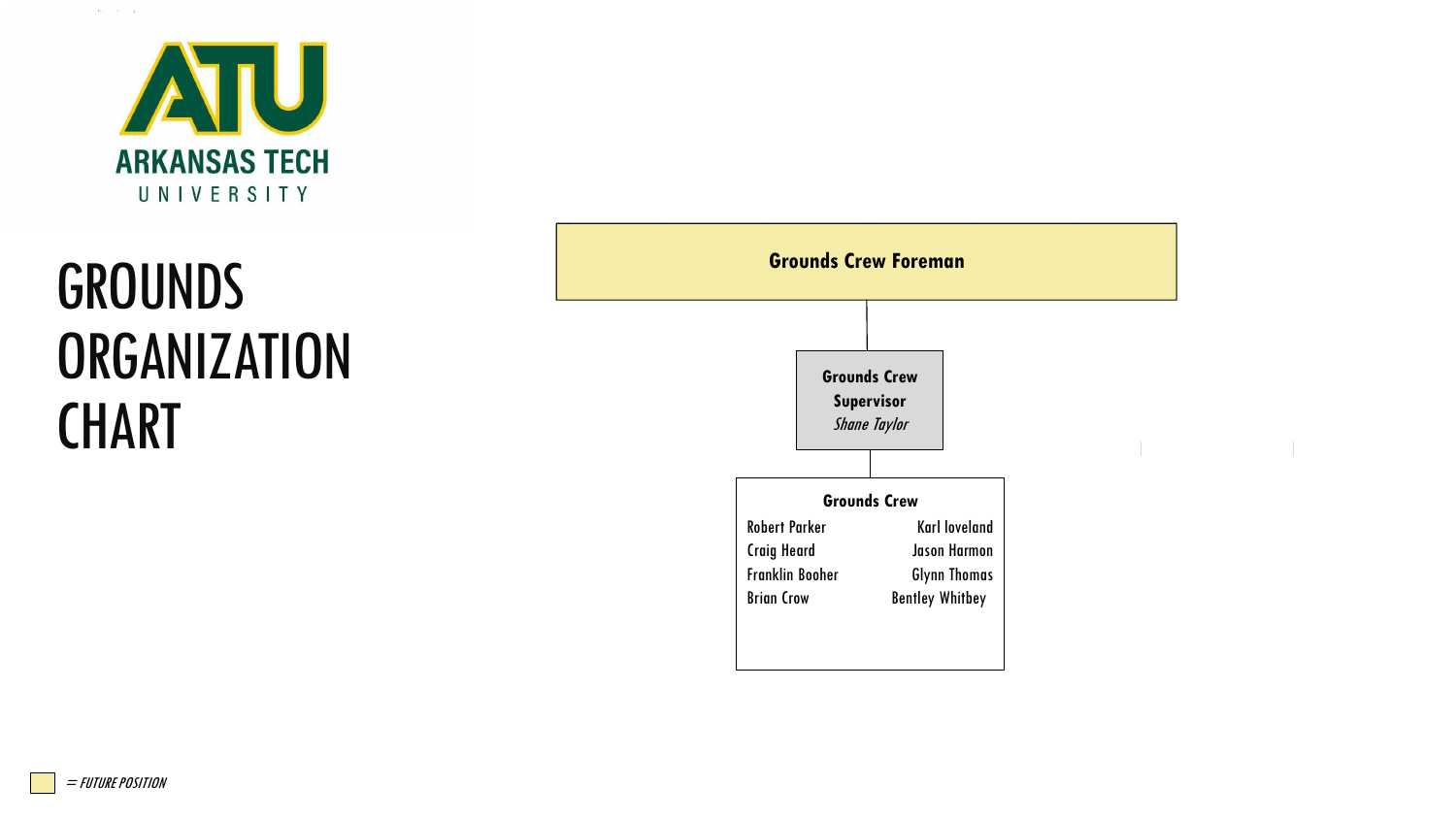

 $\alpha_1,\ldots,\alpha_n\in\mathbb{R}$ 

# HOUSING MAINTENANCE **ORGANIZATION CHART**

| <b>Housing Maintenance Foreman</b><br><b>Eric Voth</b> |                                                                                                       |  |  |  |  |
|--------------------------------------------------------|-------------------------------------------------------------------------------------------------------|--|--|--|--|
|                                                        |                                                                                                       |  |  |  |  |
|                                                        | <b>Housing Maintenance Crew:</b><br><b>Derrick Ennis</b><br><b>Randy Howell</b><br><b>Kevin Moles</b> |  |  |  |  |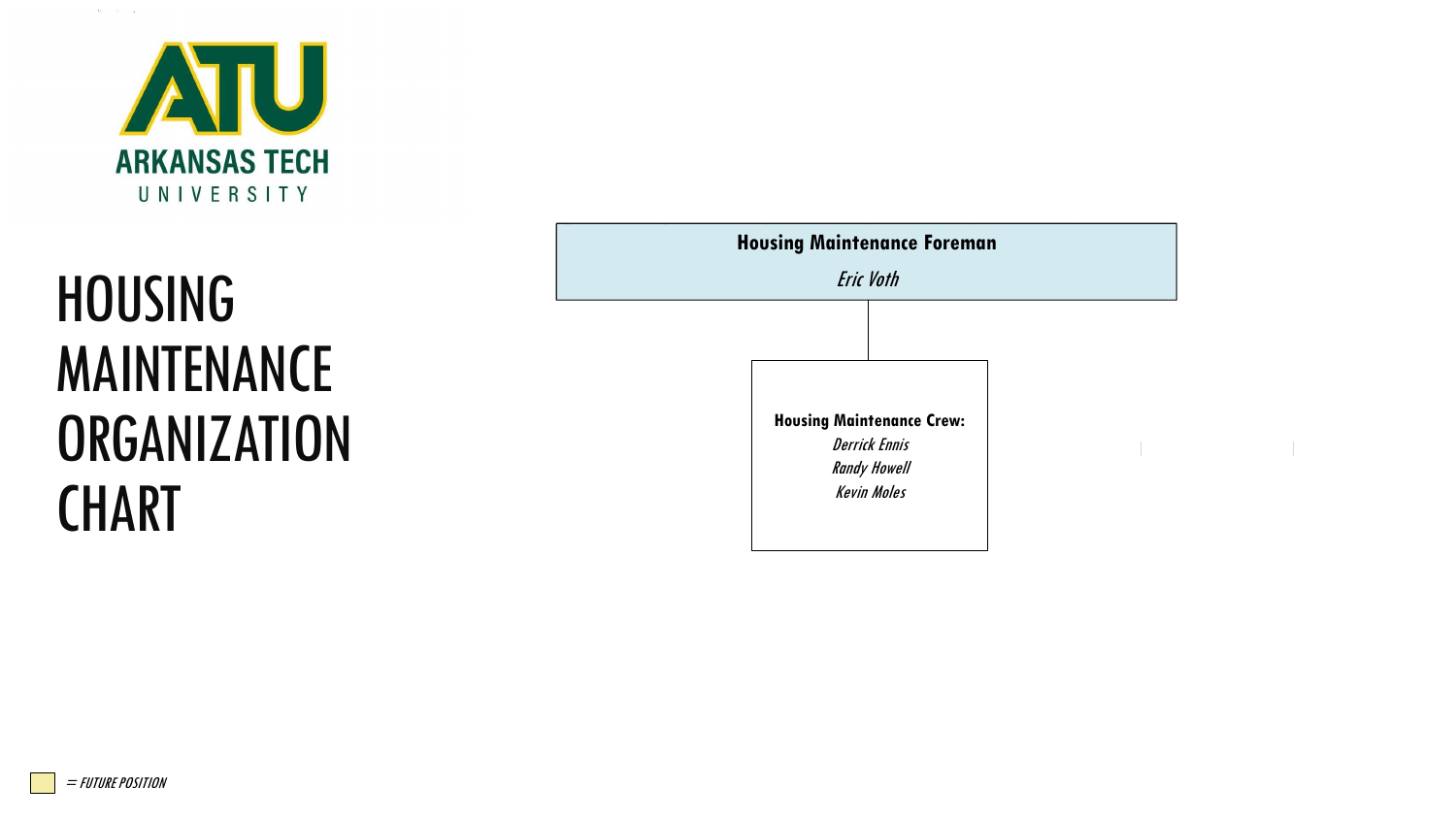

# MOTOR POOL **ORGANIZATION CHART**



= FUTURE POSITION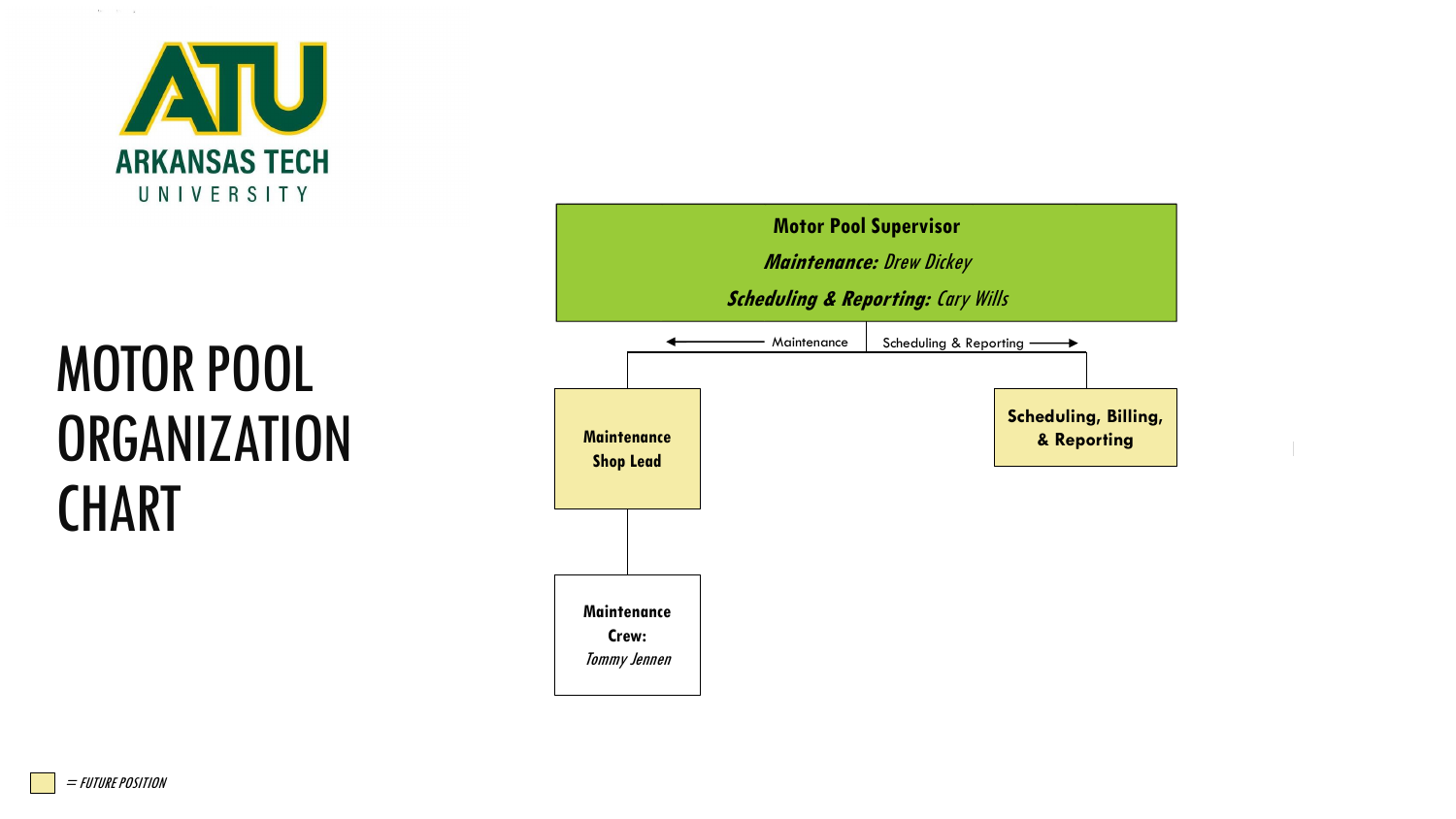

 $\alpha_1,\ldots,\alpha_n\in\mathbb{R}$ 



# **WAREHOUSE ORGANIZATION CHART**